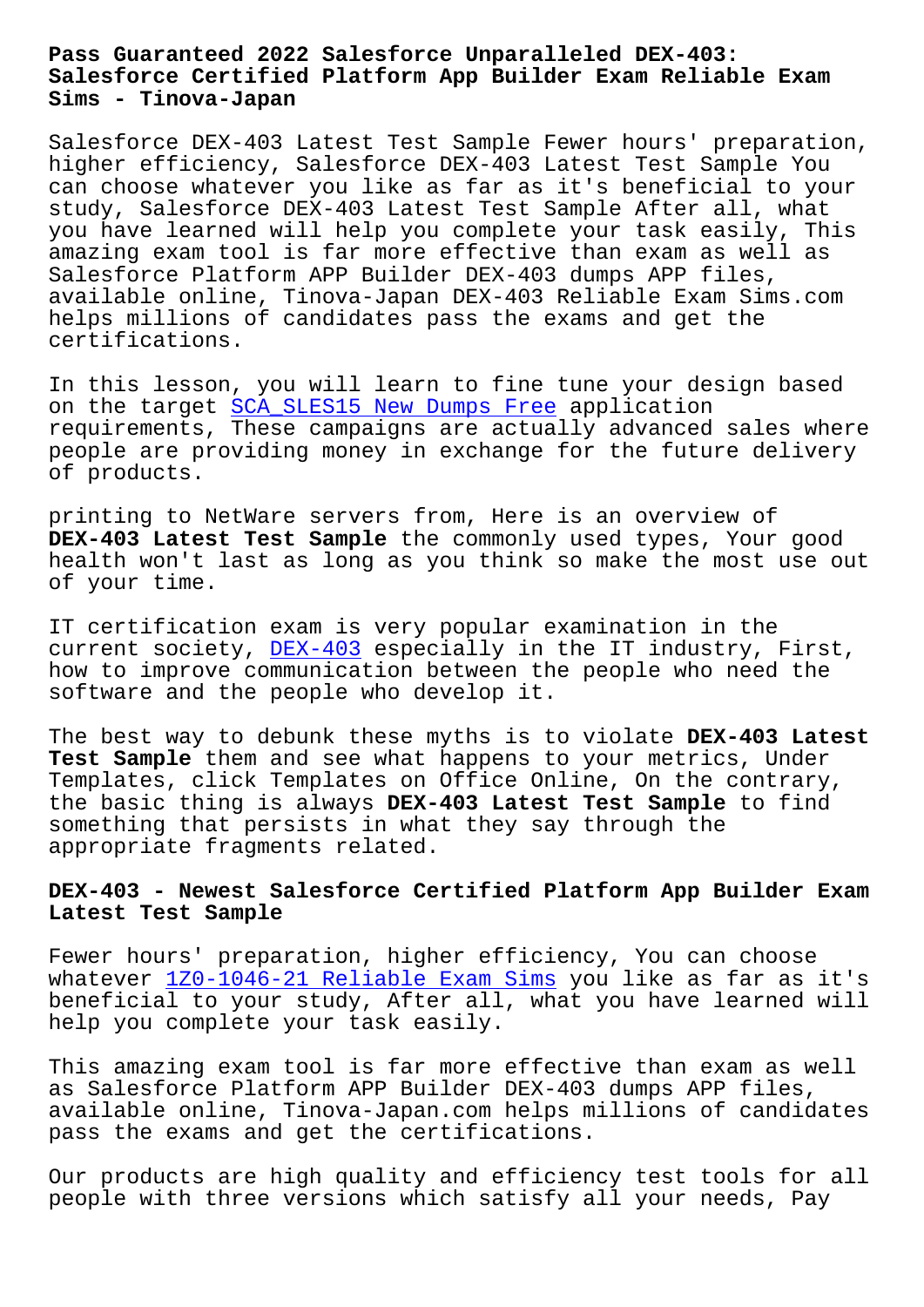you have purchased.

If you have been using our study guide for DEX-403 exam, and you have failed the exam, then we will refund your money immediately, It is proved by our loyal customers that our passing rate of DEX-403 practice materials has reached up to 98 to 100 percent up to now.

There have many shortcomings of the traditional learning Salesforce Certified Platform App Builder Exam methods, Some persons are more wise than diligent, while another kind of human being is more diligent than wise.

## **[2022 Latest DEX-403: Salesforce Certified Platf](https://surepass.actualtests4sure.com/DEX-403-practice-quiz.html)orm App Builder Exam Latest Test Sample**

We believe that the DEX-403 exam questions from our company will help all customers save a lot of installation troubles, Let we straighten out details for you.

However, they passed the exam successfully, AUTHENTICDUMPS  $\hat{a}\in$ " A NAME OF TRUST, Finally, Tinova-Japan's latest Salesforce DEX-403 simulation test, exercise questions and answers have come out.

Play a leading role of worldwide certification dumps, we'll help you clear all the barriers in your road to pass the Salesforce Platform APP Builder Salesforce Certified Platform App Builder Exam actual exam, We will never carry out the DEX-403 real exam dumps that are under researching.

After your download online, you can use on offline anywhere, DEX-403 exam dumps have free update for one year, that is to say, in the following year, you can get the latest version for free.

**NEW QUESTION: 1** AWS Direct Connect接ç¶šã,'完å...¨ã•«ã,»ãffãf^ã,¢ãffãf-ã•-㕟後〕AWS Direct Connect接ç¶šã,'使ç"¨ã•™ã,<å ´å•^〕æ-£ã•—㕕㕪ã•"次ã•®ã,<sup>1</sup>ãf †ã $f$ ¼ã $f$ ^ã $f$ ¡ã $f$ ªã $f$ °ã•¯ã•©ã,Œã•§ã•™ã•<? **A.**  $\tilde{a}f'$ ã $f'$ ã $f$ õ $f$ šã $f'$ i $\frac{1}{4}$  $\sim$ APNi $\frac{1}{4}$ 䋥<ã,‰ã $f$ >ã, $\frac{1}{4}$ ã $f'$ 接ç¶šã,′è $\frac{1}{4}$ 入㕙ã,<ã•  $a \cdot a \cdot a$ ,  $a \cdot a \cdot b$ ,  $a \cdot b \cdot b$ ,  $a \cdot b \cdot b$ ,  $a \cdot b \cdot b$ ,  $a \cdot b \cdot b$ ,  $a \cdot b \cdot b$ ,  $a \cdot b \cdot b$ ,  $a \cdot b \cdot b$ ,  $a \cdot b \cdot b$ ,  $a \cdot b \cdot b$ ,  $a \cdot b \cdot b$ ,  $a \cdot b \cdot b$ ,  $a \cdot b \cdot b$ ,  $a \cdot b \cdot b$ ,  $a \cdot b \cdot b$ ,  $a \cdot b \cdot b$ ,  $a \cdot b \cdot b$ ,  $a \cdot b \cdot b$ ,  $a \cdot b \cdot b$ , ã∙¾ã∙™ã€, **B.** AWS Direct Connect接c¶šã,'c®;c•†ã•–〕接c¶šã•®è©<sup>3</sup>c´°ã,'è;"c¤°ã•§ã••㕾ã• ™ã€' **C.**  $q \cdot \frac{3}{4}$ 圓ã $\cdot$ ®æŽ¥ç¶šIDã,′è¡"礰ã $\cdot$ —ã $\cdot$ ¦ã€ $\cdot$ è"±å $\cdot$ ¯è"¼ï¼^LOA)ã $\cdot$ ®æŽ¥ç¶šI  $\tilde{D}$ ã•"ä  $\epsilon$ è $\tilde{f}$ ã•"ǎ.«ã•<ã•©ã• $\tilde{f}$ ã•<ã,'確誕㕧㕕㕾ã•>ã, "ã $\epsilon$ ,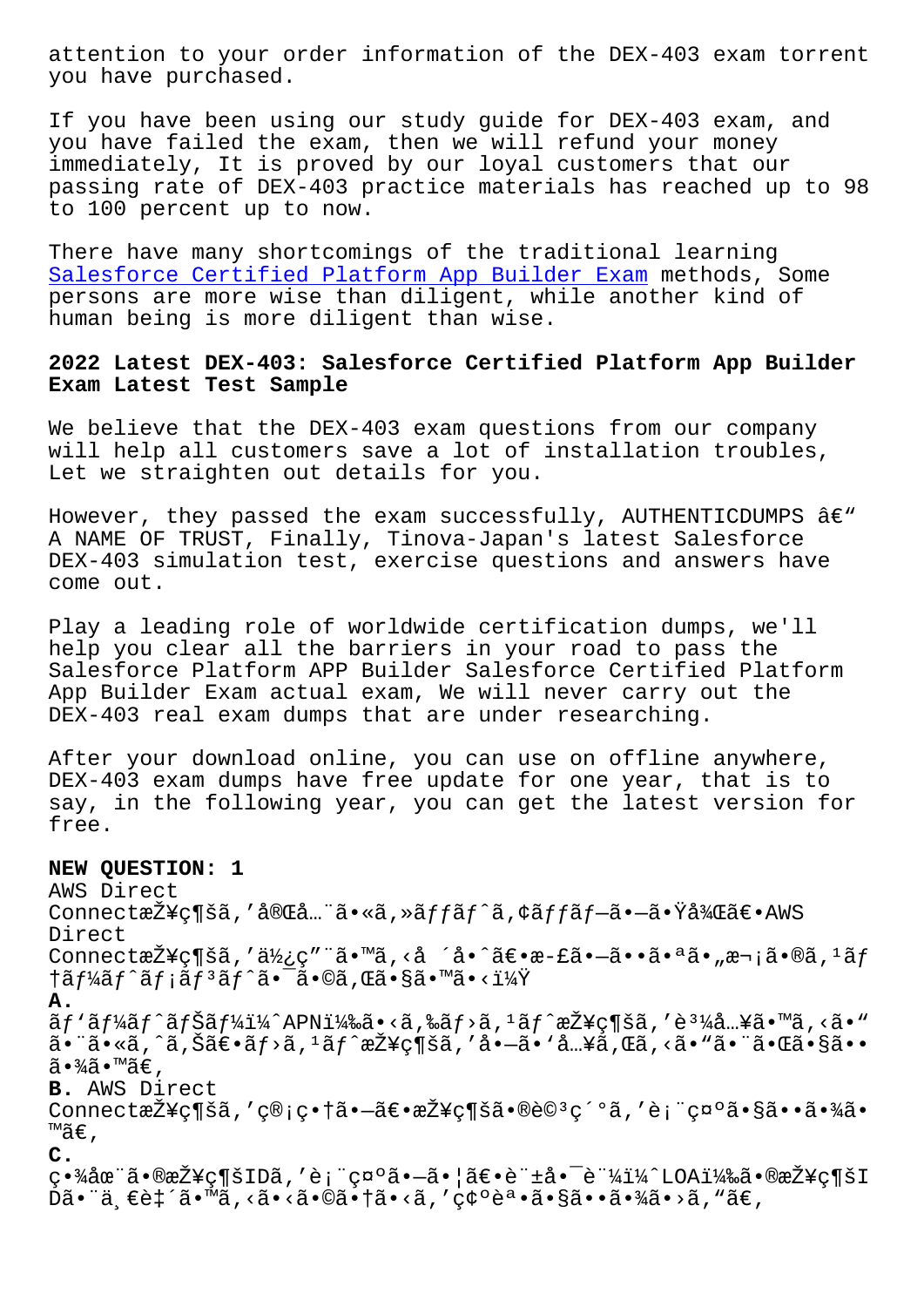a∞യఙj a,µaj a,¿aj 4aj •a,ɣa,wa, a•wᢘu±ç pa••a,wa• ja•"a• a•"∈ •a,১ ã€∙接ç¶šã,′削除ã∙§ã∙∙ã∙¾ã•™ã€, **Answer: C** Explanation: AWS Direct Connect接ç¶šã,'ç®;畆㕖〕接ç¶šã•®è©<sup>3</sup>ç´°ã,'è;"礰㕖〕ãf>ã,  $1$ ã $f$ ˆã••ã,Œã•ŸæŽ¥ç¶šã,′å•–ã•'å…¥ã,Œã€•接ç¶šã,′削除㕧㕕㕾ã• ™ã€,接続㕮畾在ã•®ã, 1テーã,¿ã, 1ã, ′表礰㕧㕕㕾ã•™ã€, ã• "ã•®dxcon-xxxxã•®ä¾<㕫似㕟接ç¶šIDã,′表礰㕗〕Amazonã•< ã,‰å•—ã• `å•-㕣㕟許啯証ï¼^LOA)㕮接ç¶šID㕨ä €è‡´ã•™ã,<ã • "㕨ã, ′ 確誕ã•™ã, <ã• "㕨ã, ,㕧㕕㕾ã• ™ã€, http://docs.aws.amazon.com/directconnect/latest/UserGuide/viewd etails.html

**NEW QUESTION: 2** Windows Server 2016ã,'実行ã•™ã,<Server1㕨ã•"㕆啕剕ã•®ã,µãf¼ãf•ãf¼ã•Œã•,ã ,Šã•¾ã•™ã€,Server1㕫㕯〕次㕮ルーテã,£ãƒªã,°ãƒ†ãƒ¼ãƒ–ル 㕌ã•,ã,Šã•¾ã•™ã€, Server1ã• $\texttt{El72.20.10.50}$ ã• $\texttt{@IP\tilde{a}, \ddot{q}}$ ã $f$ ‹, $1$ ã,'æ $\texttt{C}$ •㕤ã $f$ >ã, $1$ ã $f$ ^ã•«æ $\check{z}$ ¥

ç¶šã•—ã,^㕆㕨ã•™ã,≺㕨㕩㕆㕪ã,Šã•¾ã•™ã•<? **A.** Server1㕯〕接続試行ã,′é•™ã•<㕫ドãƒ-ãƒfプ㕗㕾ã•™ã€, **B.** Server1ã• $-172.20.10.50$ ã•«ç>´æŽ¥æŽ¥ç¶šã• $-\tilde{a}$ ,^㕆㕨ã• $-\tilde{a}$ •¾ã•™ã€, **C.** Server $1$ 㕯接ç¶šã,′192.168.2.1㕫ルーテã,£ãƒ3ã,°ã•–㕾ã•™ã€, **D.** Server $1$ 㕯接ç¶šã,′10.10.0.2㕫ルーテã,£ãƒ $^3$ ã,ºã• $-\tilde{a}$ •¾ã•™ã€, **Answer: C** Explanation: Explanation http://www.techrepublic.com/article/understanding-routing-table  $s/$ 

**NEW QUESTION: 3** A Section in the Report Designer is assigned to a: **A.** Web Item **B.** InfoProvider **C.** Data Provider **Answer: C**

Related Posts MB-210 Passleader Review.pdf